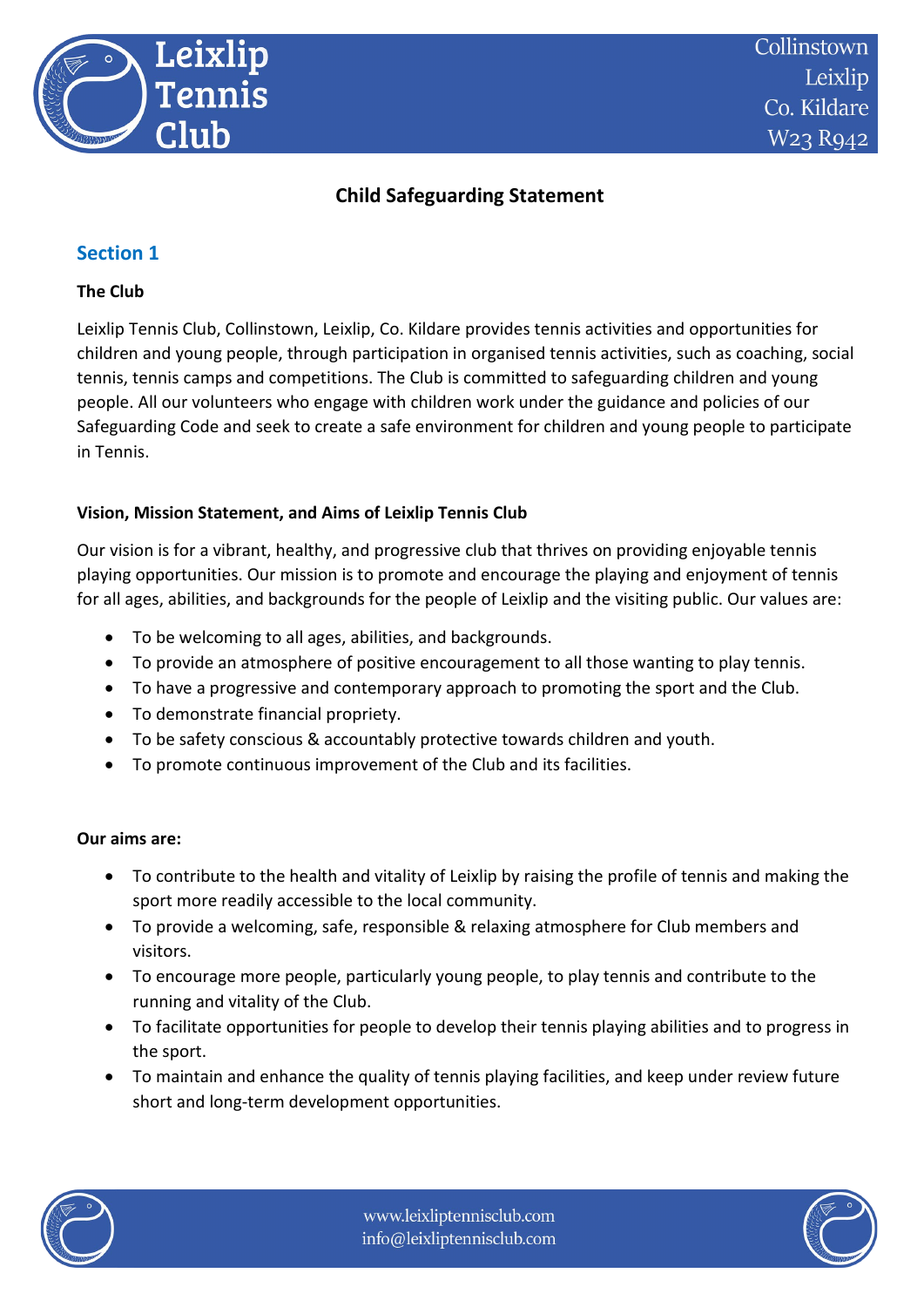

### **Section 2**

#### **Principles to Safeguard Children from Harm**

Leixlip Tennis Club is committed to safeguarding children and by working within the guidance of the National Governing Body, Tennis Ireland Safeguarding Policies, our volunteers and those engaged who work with young people in our club, seek to create a safe environment for young people to grow and develop within our sport.

The following set of principles apply:

- **Importance of childhood** The importance of childhood should be understood and valued by everyone involved in tennis.
- **Needs of the child** All children's sport experiences should be guided by what is best for children. This means that adults should have a basic understanding of the emotional, physical and personal needs of young people.
- **Integrity in relationships** Adults interacting with children in tennis are in a position of trust and influence. They should always ensure that children are treated with integrity and respect, and the self- esteem of young people is enhanced.
- **Fair Play** All children's sport should be conducted in an atmosphere of fair play. The principles of fair play should always be emphasised, and organisers should give clear guidelines regarding acceptable standards of behaviour.
- **Quality atmosphere & ethos** Children's sport should be conducted in a safe, positive and encouraging atmosphere.
- **Competition**  Competition/organized play is an essential element of tennis and should be encouraged in an age and level appropriate manner. A child centred ethos will help to ensure that competition and specialisation are kept in their appropriate place
- **Equality**  All children and adults should be valued and treated in an equitable and fair manner regardless of ability, age, gender, religion, social and ethnic background or political persuasion.

#### **Procedures for Safeguarding Children from Harm**

The following procedures are in place as part of our Safeguarding Policies:

- Procedures for the management of allegations of abuse or misconduct by staff or volunteers against a child availing of our activities.
- Procedures for the safe recruitment of volunteers to work with children in our activities.
- Procedures for access to child safeguarding training and information, including the identification of the occurrence of harm.



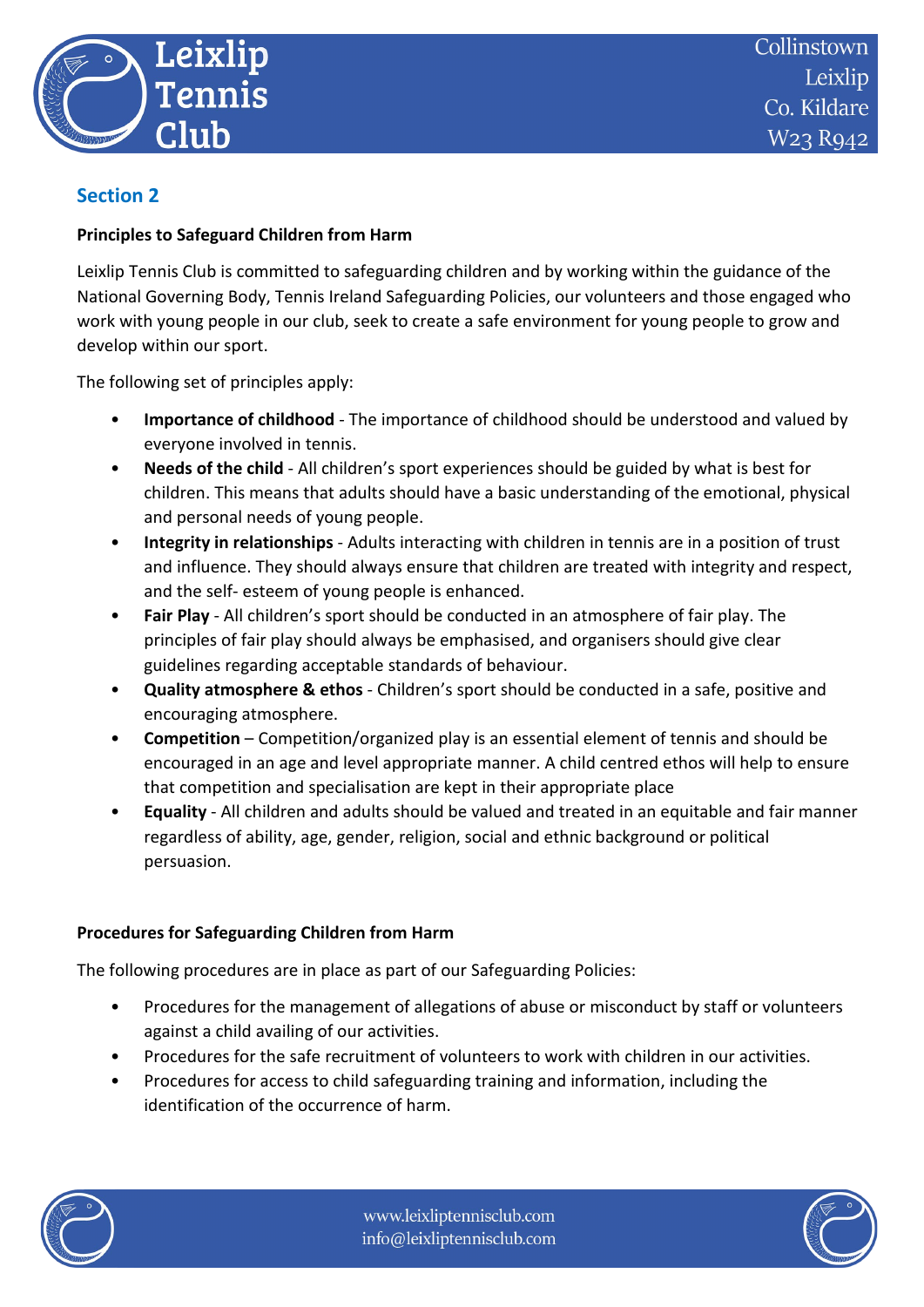

- Procedure for reporting of child protection or welfare concerns to Statutory Authorities.
- Procedure for maintaining a list of the persons (if any) in the relevant service who are mandated persons.
- Procedure for appointing a relevant person.

The Relevant Person for Leixlip Tennis Club is the Club DLP or Club Chairperson

Please note that all procedures listed are available on request.

#### **Important Note**

This Child Safeguarding Statement has been developed in line with requirements under the Children First Act 2015, (the Children First: National Guidance, and Tusla's Child Safeguarding: A Guide for Policy, Procedure and Practice.

#### **Statutory Contacts in the Republic of Ireland:** TUSLA-Child & Family Agency

If you have any concerns about a child it should be reported to the Child & Family Agency http://www.tusla.ie/ services/child-protection-welfare/ contact-a-social-worker/

Any query or concern in relation to children out of hours should be reported immediately to An Garda Siochana

## **Club Statement**

Our Club is committed to the implementation of this Child Safeguarding Statement and the procedures that support our intention to keep children safe from harm while availing of our activities.

This statement is available to parents/guardians, the Child and Family Agency and members of the public on request.

This statement will be displayed in a prominent place by Leixlip Tennis Club

For queries on this Child Safeguarding Statement, please contact:

**Brian Donohoe Children's Officer/ Designated Liaison Person 086 8129020**